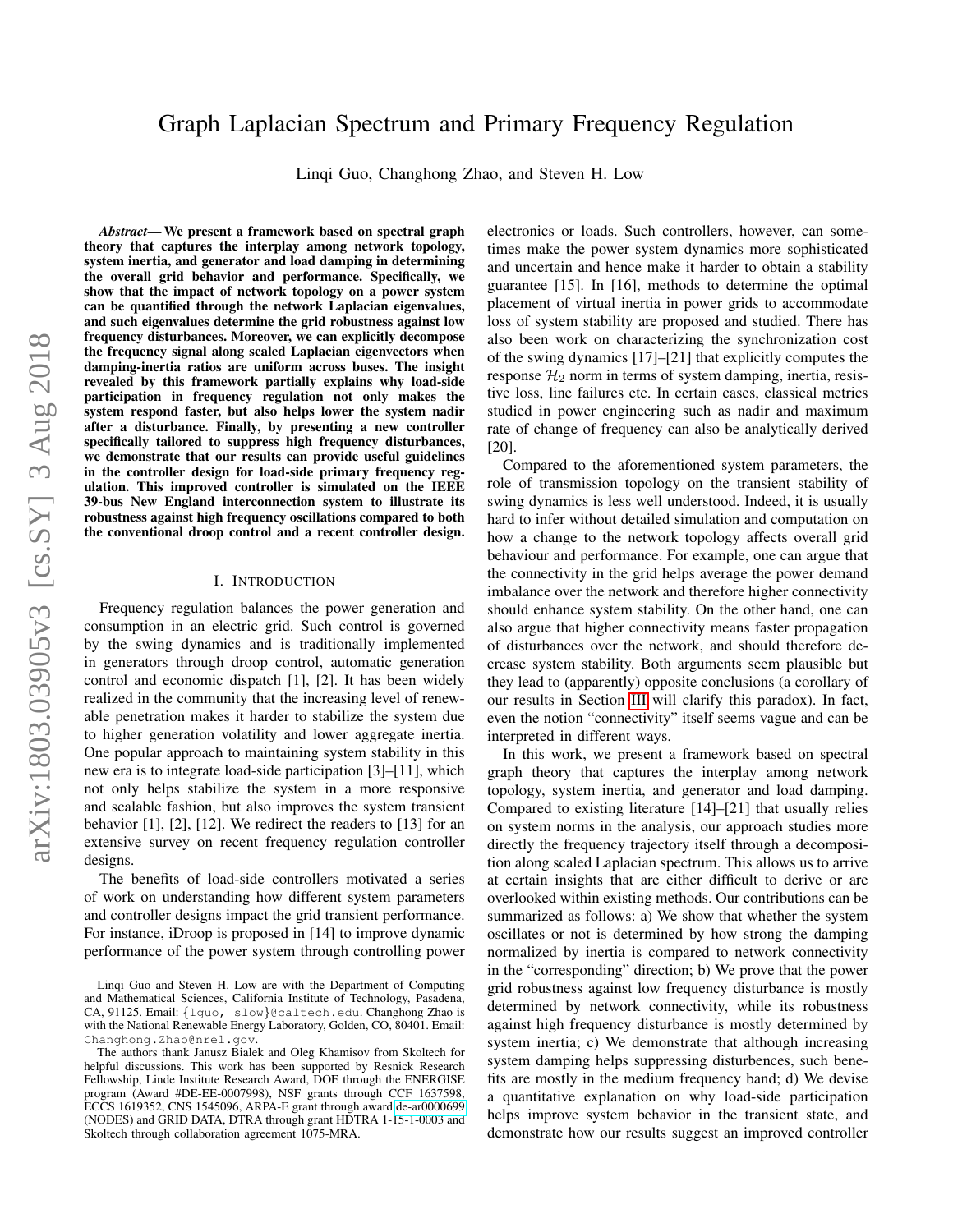design that can suppress input noise much more effectively.

The rest of this paper is organized as follows. In Section [II,](#page-1-0) we review the system model and relevant concepts from spectral graph theory. In particular, we provide a rigorous definition on the "strength" of connectivity. In Section [III,](#page-2-0) we present our characterization of the system response in both the time and Laplace domain. The practical interpretations of our results are given in Section [IV.](#page-3-0) In Section [V,](#page-5-0) we quantify the benefits of load-side controllers and present a new controller that is specifically tailored to suppress high frequency oscillation. In Section [VI,](#page-6-0) we simulate the improved controller on the IEEE 39-bus New England interconnection testbed and illustrate its robustness against measurement noise and high frequency oscillation in injection. We conclude in Section [VII.](#page-6-1)

# II. NETWORK MODEL

<span id="page-1-0"></span>In this section, we present the system model as adopted in [1] and review relevant concepts from spectral graph theory.

Let  $\mathbb R$  and  $\mathbb C$  denote the set of real and complex numbers, respectively. For two matrices A, B with proper dimensions,  $[A \, B]$  means the concatenation of A, B in a row, and  $[A; B]$ means the concatenation of  $A, B$  in a column. A variable without subscript usually denotes a vector with appropriate components, e.g.,  $\omega = (\omega_j, j \in \mathcal{N}) \in \mathbb{R}^{|\mathcal{N}|}$ . For a timedependent signal  $\omega(t)$ , we use  $\dot{\omega}$  to denote its time derivative  $\frac{d\omega}{dt}$ . The identity matrix of dimension  $n \times n$  is denoted as  $I_n$ . The column vector of length n with all entries being 1  $i_n$ . The column vector of length *n* with all entries being its denoted as  $1_n$ . The imaginary unit  $\sqrt{-1}$  is denoted as j.

We use a weighted graph  $\mathcal{G} = (\mathcal{N}, \mathcal{E})$  to describe the power transmission network, where  $\mathcal{N} = \{1, \ldots, n\}$  is the set of buses and  $\mathcal{E} \subset \mathcal{N} \times \mathcal{N}$  denotes the set of transmission lines weighted by its line susceptances. The terms bus/node and line/edge are used interchangeably in this paper. We assume without loss of generality that  $G$  is connected and simple. An edge in  $\mathcal E$  is denoted either as e or  $(i, j)$ . We further assign an arbitrary orientation over  $\mathcal E$  so that if  $(i, j) \in \mathcal{E}$  then  $(j, i) \notin \mathcal{E}$ .

Let  $n, m$  be the number of buses and transmission lines respectively. The incidence matrix of  $G$  is the  $n \times m$  matrix C defined as

$$
C_{je} = \begin{cases} 1 & \text{if node } j \text{ is the source of } e \\ -1 & \text{if node } j \text{ is the target of } e \\ 0 & \text{otherwise} \end{cases}
$$

For each bus  $j \in \mathcal{N}$ , we denote its frequency deviation as  $\omega_j$  and denote the inertia constant as  $M_j > 0$ . The symbol  $P_j^m$  is overloaded to denote the mechanical power injection if  $j$  is a generator bus and denote the aggregate power injection from uncontrollable loads if  $j$  is a load bus. For a generator bus, we absorb the droop control into a damping term  $D_i \omega_i$  with  $D_i \geq 0$  and for load buses, we use the same symbol to denote the aggregated frequency sensitive load. For each transmission line  $(i, j) \in \mathcal{E}$ , denote as  $P_{ij}$  the branch flow deviation and denote as  $B_{ij}$  the line susceptance assuming voltage magnitudes are 1 p.u. With such notations, the linearized swing and network dynamics are given by

<span id="page-1-1"></span>
$$
M_j \dot{\omega}_j = -D_j \omega_j - d_j + P_j^m - \sum_{e \in \mathcal{E}} C_{je} P_e, \quad j \in \mathcal{N}
$$
(1a)  

$$
\dot{P}_{ij} = B_{ij} (\omega_i - \omega_j), \qquad (i, j) \in \mathcal{E}
$$
(1b)

We refer the readers to [1] for more detailed justification and derivation of this model.

Now using x to denote the system state  $x = [\omega; P]$ , and putting  $M$ ,  $D$  and  $B$  to be the diagonal matrices with  $M_j$ ,  $D_j$  and  $B_{ij}$  as diagonal entries respectively, we can rewrite the system dynamics [\(1\)](#page-1-1) in the state-space form

$$
\dot{x} = \begin{bmatrix} -M^{-1}D & -M^{-1}C \\ BC^T & 0 \end{bmatrix} x + \begin{bmatrix} M^{-1} \\ 0 \end{bmatrix} (P^m - d) \tag{2}
$$

The matrix

$$
A = \begin{bmatrix} -M^{-1}D & -M^{-1}C \\ BC^T & 0 \end{bmatrix}
$$

is referred to as the system matrix in the sequel. The system [\(2\)](#page-1-1) can be interpreted as a multi-input-multi-output linear system with input  $P^m - d$  and output x. We emphasize that the variables  $[\omega; P]$  denote deviations from their nominal values so that  $x(t) = 0$  means the system is in its nominal state at time t.

For any node  $i \in \mathcal{N}$ , we denote the set of its neighbors as  $N(i)$ . The (scaled) graph Laplacian matrix of  $G$  is the  $n \times n$  symmetric matrix  $L = M^{-1/2}CBC^{T}M^{-1/2}$ , which is explicitly given by

$$
L_{ij} = \begin{cases} -\frac{B_{ij}}{\sqrt{M_i M_j}} & i \neq j, (i, j) \in \mathcal{E} \text{ or } (j, i) \in \mathcal{E} \\ \frac{1}{M_i} \sum_{j:j \in N(i)} B_{ij} & i = j, |N(i)| > 0 \\ 0 & \text{otherwise} \end{cases}
$$

It is well known that if the graph  $G$  is connected, then  $L$  has rank  $n - 1$ , and any principal minor of L is invertible [22]. For any vector  $x \in \mathbb{R}^n$ , we have

$$
x^{T}Lx = \sum_{(i,j)\in\mathcal{E}} B_{ij} \left(\frac{x_i}{\sqrt{M_i}} - \frac{x_j}{\sqrt{M_j}}\right)^2 \ge 0
$$

This implies that  $L$  is a positive semidefinite matrix and thus diagonalizable. We denote its eigenvalues and corresponding orthonormal eigenvectors as  $0 = \lambda_1 < \lambda_2 \leq \cdots \leq \lambda_n$  and  $v_1, v_2, \dots, v_n$ . When the matrix L has repeated eigenvalues, for each repeated eigenvalue  $\lambda_i$  with multiplicity  $m_i$ , the corresponding eigenspace of  $L$  always has dimension  $m_i$ , hence an orthonormal basis consisting of eigenvectors of L exists (yet such bases are not unique). We assume one of the possible orthonormal bases is chosen and fixed throughout the paper.

The eigenvalues of the graph Laplacian matrix measure the graph connectivity from an algebraic perspective, and larger Laplacian eigenvalues suggest stronger connectivity. To make such discussion more concrete, we define a partial order  $\preceq$ over the set of all weighted graphs (possibly disconnected) with vertex set N as follows: For two weighted graphs  $\mathcal{G}_1 =$  $(N, \mathcal{E}_1)$  and  $\mathcal{G}_2 = (\mathcal{N}, \mathcal{E}_2)$ , we say  $\mathcal{G}_1 \preceq \mathcal{G}_2$  if  $\mathcal{E}_1 \subset \mathcal{E}_2$ , and for any  $e \in \mathcal{E}_1$ , the weight of e in  $\mathcal{G}_1$  is no larger than that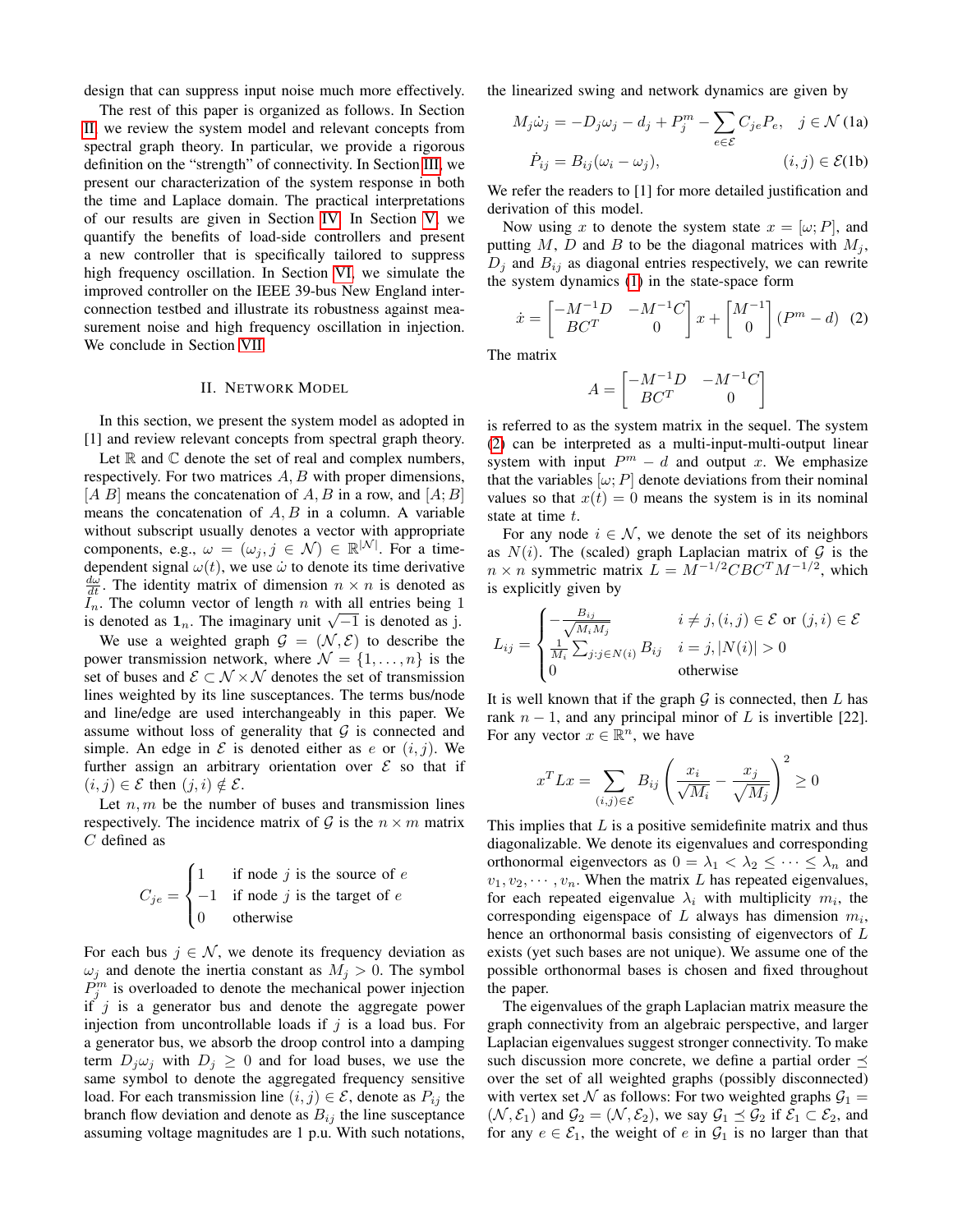in  $\mathcal{G}_2$ . It is routine to check that  $\preceq$  defines a partial order<sup>[1](#page-2-1)</sup>. A more interesting result is that the mapping from a graph to its Laplacian eigenvalues preserves this order:

**Lemma II.1.** Let  $L_1$  and  $L_2$  be the (scaled) Laplacian *matrices of two weighted graphs*  $G_1$  *and*  $G_2$  *with*  $G_1 \preceq G_2$ *.* Let  $0 = \lambda_1^1 \leq \lambda_2^1 \leq \cdots \leq \lambda_n^1$  and  $0 = \lambda_1^2 \leq \lambda_2^2 \leq \cdots \leq \lambda_n^2$ *be the eigenvalues of*  $L_1$  *and*  $L_2$  *respectively. Then* 

$$
\lambda_i^1 \leq \lambda_i^2, i = 1, 2, \dots, n
$$

*Proof.* This result follows from the fact that  $L_2 - L_1$  is positive semidefinite, which is easy to check from our definition of  $\prec$ .

In fact we can devise better estimates on the relative orders of the eigenvalues  $\lambda_i^j$ . Interested readers are refered to [23] for more discussions and results therein. Throughout this paper, whenever we compare two graphs in terms of their connectivity, we always refer to the partial order  $\preceq$ .

In the sequel, we further assume that the inertia and damping of the buses are proportional to its power ratings. That is, we assume there is a baseline inertia  $\mu$  and damping  $\delta$  such that for each generator j with power rating  $f_j$ , we have  $M_j = f_j \mu$  and  $D_j = f_j \delta$ . This is a natural setting as machines with high ratings are typically "heavy" and have more significant impact on the overall system dynamics. See [20], [21] for more details. Under such assumptions, the ratios  $D_j/M_j$  is independent of j, and therefore  $M^{-1}D =$  $\gamma I_n$  where  $\gamma = \delta/\mu > 0$ . We will study both the transmission graph Laplacian matrix and Laplace domain properties of [\(2\)](#page-1-1). To clear potential confusion, we agree that whenever the adjective Laplacian is used, we refer to quantities related to the Laplacian matrix  $L$ , while whenever the noun Laplace is used, we refer to notions about the Laplace transform

$$
\mathcal{L}\left\{s(t)\right\}(\tau) := \int_0^\infty s(t)e^{-\tau t}dt
$$

<span id="page-2-0"></span>or notions defined in the Laplace domain.

#### III. CHARACTERIZATION OF SYSTEM RESPONSE

In this section, we give a complete characterization of the system response of [\(2\)](#page-1-1) based on spectral decomposition in both time and Laplace domain.

#### *A. Stability under zero input*

We first determine the modes of the system [\(2\)](#page-1-1). That is, we compute the eigenvalues of the system matrix A. Such eigenvalues indicate whether the system is stable and if it is, how fast the system converges to an equilibrium state.

<span id="page-2-2"></span>**Theorem III.1.** Let  $0 = \lambda_1 < \lambda_2 \leq \cdots \leq \lambda_n$  be the eigen*values of* L *with corresponding orthonormal eigenvectors*  $v_1, v_2, \ldots, v_n$ . Then:

1) 0 *is an eigenvalue of A of multiplicity*  $m - n + 1$ *. The corresponding eigenvectors are of the form* [0; P] *with*  $P \in \text{kernel}(C)$ 

<span id="page-2-1"></span><sup>1</sup>We emphasize that this is not a complete order over all graphs. That is, not any pair of graphs of the same number of vertices are comparable through this order.

- 2)  $-\gamma$  *is a simple eigenvalue of A with*  $\left[M^{-1/2}v_1;0\right]$  *as a corresponding eigenvector*
- *a corresponding eigenvector*<br>3) *For*  $i = 2, 3, ..., n$ ,  $\phi_{i, \pm} = \frac{-\gamma \pm \sqrt{\gamma^2 4\lambda_i}}{2}$  $\frac{a_1}{2}$  are eigen*values of A. For any such*  $\phi_{i,\pm}$ *, an eigenvector is given*  $by \, \left[ M^{-1/2} v_i; \phi_{i,\pm}^{-1} B C^T M^{-1/2} v_i \right]$ .

 $\Box$ 

*Proof.* Please refer to Appendix [A.](#page-8-0)

When  $m - n + 1 = 0$  or equivalently when the network is a tree, item 1) of Theorem [III.1](#page-2-2) is understood to mean that the system matrix  $A$  does not have  $0$  as an eigenvalue. We remark that a similar characterization of the system  $(2)$ under different state representation can be found in [21].

Assuming  $\gamma^2 - 4\lambda_i \neq 0$  for all *i*, we get  $2n - 1$  nonzero eigenvalues of A from item 2) and item 3) of Theorem [III.1,](#page-2-2) counting multiplicity, which together with the  $m - n + 1$ multiplicity from item 1) gives  $m + n$  eigenvalues as well as  $m + n$  linearly independent eigenvectors. Therefore we know  $A$  is always diagonalizable over the complex field  $\mathbb{C}$ , provided critical damping, that is  $\gamma^2 - 4\lambda_i = 0$  for some i, does not occur. We assume this is the case in all following derivations. When critical damping does occur, our results can be generalized using the standard Jordan decomposition.

Theorem [III.1](#page-2-2) explicitly reveals the impact of the transmission network connectivity as captured by its Laplacian eigenvalues on the system [\(2\)](#page-1-1) and tells us that the system mode shape is closely related to the corresponding Laplacian eigenvectors. In particular, we note that the real parts of  $\phi_{i,\pm}$  are nonpositive, from which we deduce the following corollary.

Corollary III.2. *The system* [\(2\)](#page-1-1) *is marginally stable, with marginal stable states of the form*  $[0; P]$  *with*  $P \in \text{kernel}(C)$ *. Therefore the system* [\(2\)](#page-1-1) *is asymptotically stable on a tree.*

The kernel of  $C$  corresponds to the set of branch flow vectors P such that  $\sum_{j \in N(i)} P_{ij} = 0$  for all  $i \in \mathcal{N}$ . They can be interpreted as flows that are balanced at all the buses (e.g. circulation flows on a loop) for which each bus  $i$  is neither a source node  $(\sum_{j \in N(i)} P_{ij} > 0)$  nor a sink node  $(\sum_{j \in N(i)} P_{ij} < 0)$ . This corollary tells us that the only possible signals that can persist in [\(2\)](#page-1-1) are the balancing branch flows. Of course, such marginally stable flows cannot exist in a real system because of losses in transmission lines (in which case our network dynamics [\(1b\)](#page-1-1) is no longer accurate). Even if we take the simplified model [\(2\)](#page-1-1), as long as the initial system branch flow does not belong to  $\text{kernel}(C)$ , the system [\(2\)](#page-1-1) under zero input  $P^m - d = 0$  converges to the nominal state.

#### *B. System response to step input*

Next we determine the system response to a step function. More precisely, we define  $s(t) := P^m(t) - d(t)$  as the surplus function and compute the frequency trajectory  $\omega(t)$  with  $s(t)$  as input to [\(2\)](#page-1-1), assuming  $s(t)$  takes constant value s over time. The components  $s_i$  can be different over j. We put  $s = \sum_i \hat{s}_i M^{1/2} v_i$  to be the decomposition of s along the scaled Lapalacian eigenvectors (note the decomposition scaling  $M^{1/2}v_i$  is different from the scaling  $M^{-1/2}v_i$  in the following theorem statement).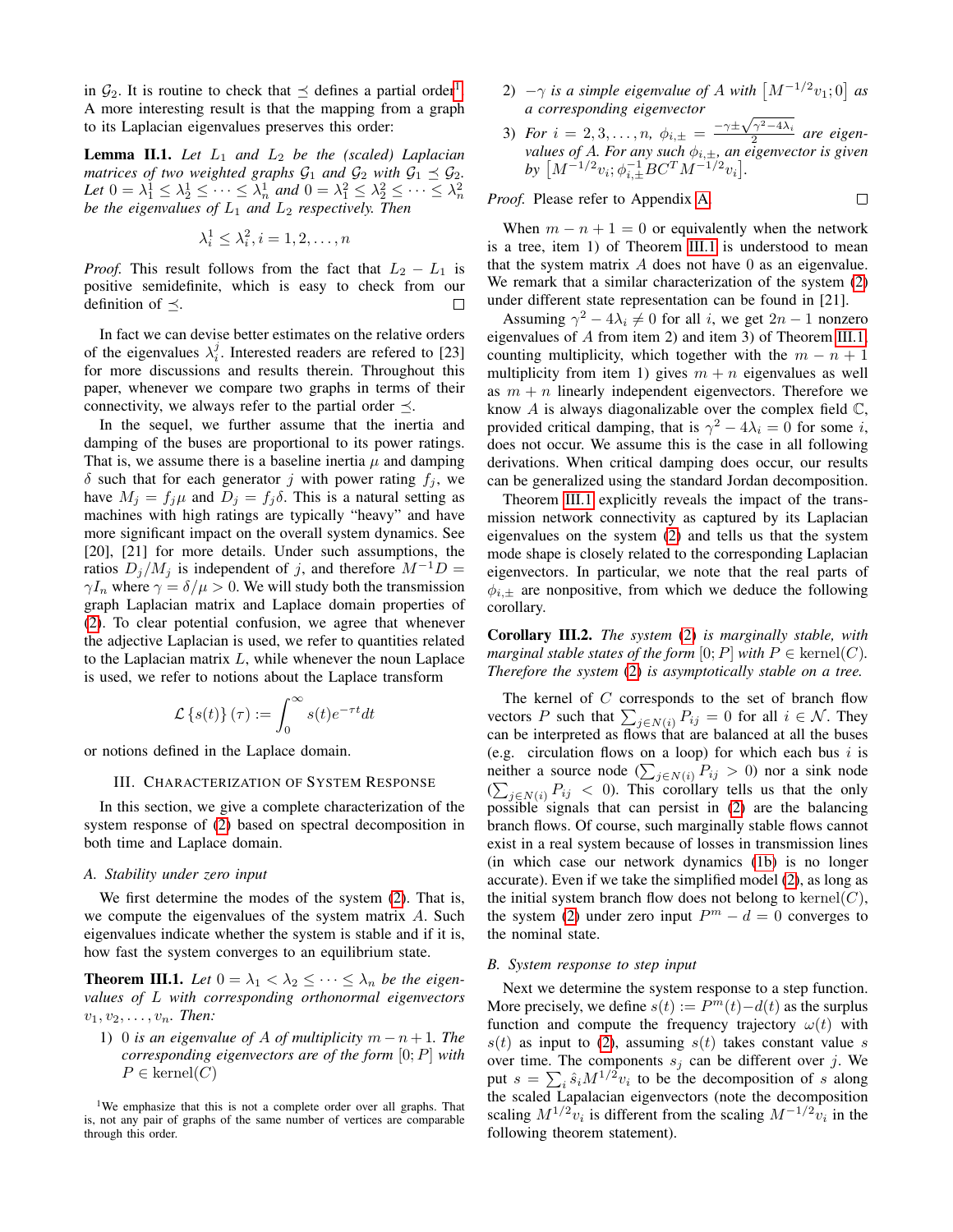<span id="page-3-2"></span>**Theorem III.3.** Let  $0 = \lambda_1 < \lambda_2 \leq \cdots \leq \lambda_n$  be the eigen*values of* L *with corresponding orthonormal eigenvectors*  $v_1, v_2, \ldots, v_n$ . Assume:

<span id="page-3-1"></span>1) *The system* [\(2\)](#page-1-1) *is initially at the nominal state*  $x(0) = 0$ 2)  $\gamma^2 - 4\lambda_i \neq 0$  *for all i.* 

*Then*

$$
\omega(t) = \sum_{i=1}^{n} \frac{\hat{s}_i}{\sqrt{\gamma^2 - 4\lambda_i}} \left( e^{\phi_{i,+}t} - e^{\phi_{i,-}t} \right) M^{-1/2} v_i \tag{3}
$$

*where*

$$
\phi_{i,+} := \frac{-\gamma + \sqrt{\gamma^2 - 4\lambda_i}}{2} \quad \phi_{i,-} := \frac{-\gamma - \sqrt{\gamma^2 - 4\lambda_i}}{2}
$$

*Proof.* Please refer to Appendix [B.](#page-8-1)

$$
\mathcal{L}^{\mathcal{L}}_{\mathcal{L}}
$$

We remark that all conditions in this theorem are for presentation simplicity and the frequency trajectory [\(3\)](#page-3-1) can be generalized by adding correction terms to the case where neither condition is imposed. We opt to not doing so here as these terms lead to more tedious notations yet do not reveal any new insights.

This result tells us that the frequency trajectory of [\(2\)](#page-1-1) can be decomposed along scaled eigenvectors of the Laplacian matrix L. Moreover, we note that all  $\phi_{i,\pm}$  have negative real parts except  $\phi_{1,+} = 0$ . Therefore the only term in [\(3\)](#page-3-1) that persists is the term involving  $\phi_{1,+}$  given as:

$$
\frac{\hat{s}_1}{\sqrt{\gamma^2 - 4\lambda_1}} e^{\phi_{1,+}t} M^{-1/2} v_1 = \frac{\hat{s}_1}{\gamma} M^{-1/2} v_1
$$

Thus under the input  $s = P^m - d$ , the  $\omega(t)$  signal converges to the steady state  $\frac{\hat{s}_1}{\gamma} M^{-1/2} v_1$  exponentially fast. This allows us to recover the following well-known result in frequency-regulation literature [24], using a new argument.

Corollary III.4. *Under step input* s*, the system* [\(2\)](#page-1-1) *converge to a steady state with synchronized frequencies*  $\omega_i = \omega_j =$ :  $\omega_c$ *. Moreover,*  $\omega_c = 0$  *if and only if the power injection is balanced*  $\sum_{i \in \mathcal{N}} s_i = 0$ .

*Proof.* It is easy to show

$$
v_1 = \frac{M^{1/2}}{\sqrt{\sum_{j \in \mathcal{N}} M_j}} \mathbf{1}_n
$$

By Theorem [III.3,](#page-3-2) we know the steady state of [\(2\)](#page-1-1) is  $(\hat{s}_1/\gamma)M^{-1/2}v_1$ , which then has all entries equal to the same value  $\hat{S}_1$ 

$$
\frac{s_1}{\gamma \sqrt{\sum_j M_j}}
$$

P Therefore  $\omega_i = \omega_j =: \omega_c$  for all  $i, j \in \mathcal{N}$ . From  $s =$  $s_i \hat{s}_i M^{1/2} v_i$  we see  $\hat{s}_1 = (M^{-1/2} s)^T v_1 = s^T M^{-1/2} v_1$ , and thus

$$
\sum_{i \in \mathcal{N}} s_i = s^T \mathbf{1}_n = \sqrt{\sum_j M_j} s^T M^{-1/2} v_1 = \sqrt{\sum_j M_j} \hat{s}_1
$$

$$
= \gamma \left( \sum_j M_j \right) \omega_c = \left( \sum_{j \in \mathcal{N}} D_j \right) \omega_c
$$
  
ence  $\omega_c = 0$  if and only if  $\sum_{i \in \mathcal{N}} s_i = 0$ .

Hence  $\omega_c = 0$  if and only if  $\sum_{i \in \mathcal{N}} s_i = 0$ .

# *C. Spectral transfer functions for arbitrary input*

It is also informative to look at the system behavior of [\(2\)](#page-1-1) from the Laplace domain. Instead of analyzing transfer functions from any input to any output as in the classical multi-input-multi-output system analysis, we take a slightly different approach such that the Laplacian matrix spectral information is preserved. More precisely, for a time-variant surplus signal  $s(t)$ , we first decompose it to the spectral representation  $s(t) = \sum_{i=1}^{n} \hat{s}_i(t) M^{1/2} v_i$ . Now  $\hat{s}_i(t)$  is a realvalued signal and thus assuming enough regularity, we can rewrite  $\hat{s}_i(t)$  as the integral of exponential signals  $e^{\tau t}$  through inverse Laplace transform. It can be shown that when the in-put to system [\(2\)](#page-1-1) takes the form  $e^{\tau t} M^{1/2} v_i$ , the steady-state frequency trajectory  $\overline{\omega}(t)$  is given by  $H_i(\tau) e^{\tau t} M^{-1/2} v_i$ , where  $H_i(\tau)$  is a complex-valued function of  $\tau$  specifying the system gain and phase shift. We refer to the function  $H_i(\tau)$  as the *i*-th spectral transfer function. Compared to classical transfer functions, the spectral version does not capture the relationship between any input-output pair, but in contrast captures the behavior of system [\(2\)](#page-1-1) from a network perspective. Once the spectral transfer functions are known, we can compute the steady-state trajectories for general input signal  $s(t)$  through the following synthesis formula

$$
\overline{\omega}(t) = \sum_{i=1}^{n} \mathcal{L}^{-1} \left\{ H_i(\tau) \mathcal{L} \left\{ \hat{s}_i(t) \right\} (\tau) \right\} M^{-1/2} v_i
$$

<span id="page-3-3"></span>**Theorem III.5.** For each i, assuming  $\gamma^2 - 4\lambda_i \neq 0$ , the i-th *spectral transfer function is given by*

$$
H_i(\tau) = \frac{\tau}{\tau^2 + \gamma \tau + \lambda_i}
$$

*Proof.* Please refer to Appendix [C.](#page-9-0)

 $\Box$ 

We remark that a similar formula also shows up in [20] as the representative machine transfer function for swing dynamics.

#### IV. INTERPRETATIONS

<span id="page-3-0"></span>In this section, we present a collection of intuition that can be devised from the results in Section [III.](#page-2-0) They are useful for making general inferences and for the controller design in Section [V.](#page-5-0)

# *A. Network connectivity and system stabilization*

We first clarify how the network connectivity affects the system stability. Towards this goal, we rewrite [\(3\)](#page-3-1) as

$$
\omega(t) = \sum_{i=1}^{n} \hat{s}_i \hat{\omega}^i(t) M^{-1/2} v_i
$$

The signal  $\hat{\omega}^i(t)$  captures the response of system [\(2\)](#page-1-1) along  $M^{-1/2}v_i$  to a step function input. By Theorem [III.1,](#page-2-2) we see that whether the system oscillates or not is determined by the signs of  $\gamma^2 - 4\lambda_i$ . For  $\lambda_i$  such that  $\gamma^2 - 4\lambda_i > 0$ , we have

$$
\hat{\omega}^i(t) = \frac{1}{\sqrt{\gamma^2 - 4\lambda_i}} \left( e^{\phi_{i,+}t} - e^{\phi_{i,-}t} \right)
$$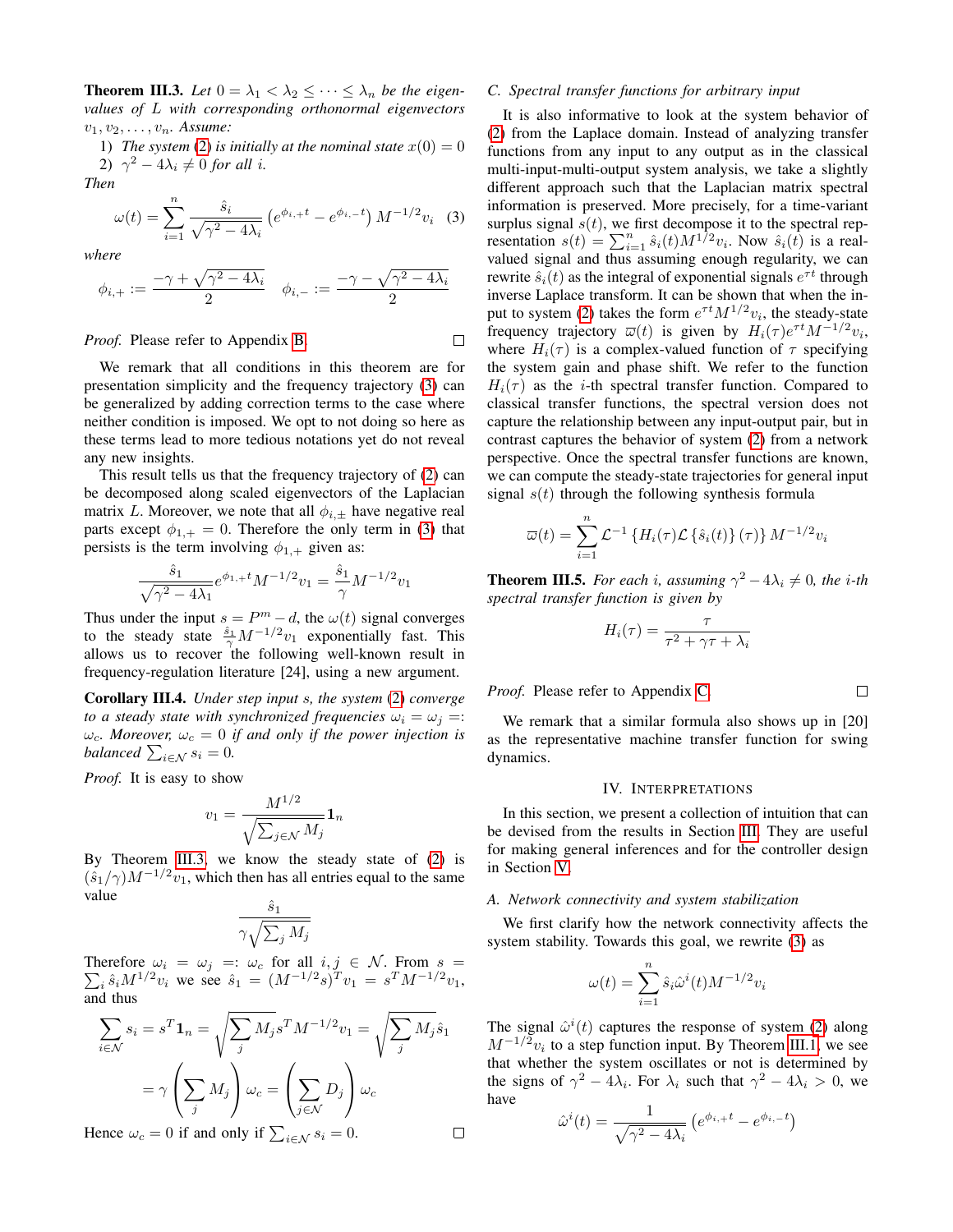with  $\phi_{i,\pm} \leq 0$ . Thus the system is over-damped along  $M^{-1/2}v_i$ , and deviations along  $M^{-1/2}v_i$  exponentially fades away without oscillation. The slower-decaying exponential has a decaying rate determined by  $\phi_{i,+}$ , which is a decreasing function in  $\lambda_i$ . Thus a larger  $\lambda_i$  implies faster decay. Intuitively, this tells us that when the system damping is strong with respect to its inertia, adding connectivity helps move more disturbances to the damping component so that disturbances can be absorbed sooner.

For  $\gamma$  such that  $\gamma^2 - 4\lambda_i < 0$ , we have

$$
\hat{\omega}^i(t) = \frac{2}{\sqrt{4\lambda_i - \gamma^2}} e^{-\frac{\gamma}{2}t} \sin\left(\frac{\sqrt{4\lambda_i - \gamma^2}}{2}t\right)
$$

Thus the system is under-damped along  $M^{-1/2}v_i$  and oscillations do occur. We also note that larger values of  $\lambda_i$  lead to oscillations of higher frequency. This intuitively can be interpreted as the following: When the system damping is not strong enough compared to its inertia, adding connectivity causes the un-absorbed oscillations to propagate throughout the network faster, bringing disturbances to the already overburdened damping components, making the system oscillate in a higher frequency.

We thus see that Theorem [III.1](#page-2-2) and Theorem [III.3](#page-3-2) precisely clarify our seemingly contradictory intuition on whether connectivity is beneficial to stabilization - it depends on how strong the system is damped compared to its inertia, i.e. how fast the system can dissipate energy.

#### *B. Robustness to disturbance*

The impact of different system parameters in the Laplace domain can be understood from the spectral transfer functions  $H_i$ . Recall by Theorem [III.5,](#page-3-3) for a signal of the form  $s(t) = e^{\tau t} v_i$ , the steady state output signal of [\(2\)](#page-1-1) is

$$
\overline{\omega}_i(t;\tau) = \frac{\tau e^{\tau t}}{\tau^2 + \gamma \tau + \lambda_i} M^{-1} v_i
$$

In particular, if we focus on the j-th component of  $\overline{\omega}_i(t)$ , which corresponds to the frequency trajectory of bus  $j$ , we have  $\tau t$ 

$$
\overline{\omega}_{i,j}(t;\tau) = \frac{\tau v_{i,j}e^{\tau t}}{M_j \tau^2 + D_j \tau + \lambda_i M_j}
$$

Under the proportional rating assumption mentioned in Sec-tion [II,](#page-1-0) one can show that  $\lambda_i M_j = \lambda_i$ , where  $\lambda_i$  is the i-th Laplacian eigenvalue when the "heaviest" generator is normalized to have unit inertia  $\max_{i \in \mathcal{N}} M_i = 1$  and can be interpreted as the pure topological part in the Laplacian eigenvalues  $\lambda_i$ . This allows us to compute

$$
|\overline{\omega}_{i,j}(j\sigma)| = \frac{|\sigma|}{\sqrt{M_j^2 \sigma^4 + (D_j^2 - 2\overline{\lambda_i}M_j)\sigma^2 + \overline{\lambda}_i^2}} \quad (4)
$$

and conclude the following (See Fig. [1](#page-4-0) for an illustration): a) For high frequency signals, the gain can be approximated by  $|\overline{\omega}_{i,j}(j\sigma)| \approx \frac{1}{M_j\sigma}$  and therefore the key parameter to suppress such disturbence is the rotational inertia  $M_j$ ; b) For small frequency signals, the gain approximates to  $|\overline{\omega}_{i,j}(j\sigma)| \approx \frac{\sigma}{\overline{\lambda}_i}$ and hence low frequency disturbences are mostly suppressed by the network topology; c) For any fixed frequency  $\sigma$ ,



<span id="page-4-0"></span>Fig. 1. Illustration of the gain  $|\overline{\omega}_{i,j}(j\sigma)|$  as a funciton of  $\sigma$ .

 $|\overline{\omega}_{i,j}(\mathrm{j}\sigma)|$  is decreasing in  $D_j$ . This means that a larger damping leads to smaller gains for all frequencies. Such decrease, however, is negligible for very large or very small σ, and therefore increasing  $D_i$  mostly helps the system to suppress oscillations in the medium frequency band.

# *C. Impact of damping*

As a by-product of our study, we can also examine how the system damping impacts the system performance. Towards this goal, we study two common metrics for  $\hat{\omega}^i(t)$ : a) settling time, which is the time it takes  $\hat{\omega}^{i}(t)$  to get within a certain range<sup>[2](#page-4-1)</sup> around the steady state; b) nadir, which is defined to be the sup norm of  $\hat{\omega}^i(t)$ . Table [I](#page-5-1) summarises the formulae<sup>[3](#page-4-2)</sup> for these metrics, and one can show using basic calculus that both the settling time and nadir are decreasing functions of  $\gamma$ , and thus decreasing in the damping constants  $D_i$  (provided that the inertia constants  $M_i$  are fixed).

This result of course does not generalize to  $\omega(t)$  in a straightforward way because of the possibility of negative  $\hat{s}_i$ . Instead of focusing on  $\omega(t)$  for a specific  $s(t)$ , we can look at all possible  $\omega(t)$  and generalize our previous interpretations to the worst case performance metric. To be concrete, let us take nadir as an example. By [\(3\)](#page-3-1), we see the nadir of frequency trajectory at bus  $i$  satisfies

$$
\begin{aligned}\n\|\omega_j(t)\|_{\infty} &\leq M_j^{-1/2} \sum_{i=1}^n |\hat{s}_i| \, \|v_{i,j}\hat{\omega}^i(t)\|_{\infty} \\
&\leq M_j^{-1/2} \sqrt{\sum_{i=1}^n |\hat{s}_i|^2} \sqrt{\sum_{i=1}^n \|v_{i,j}\hat{\omega}^i(t)\|_{\infty}^2} \\
&= M_j^{-1/2} \left\| M^{-1/2} s \right\|_2 \sqrt{\sum_{i=1}^n \|v_{i,j}\hat{\omega}^i(t)\|_{\infty}^2} \\
&\:= M_j^{-1/2} \left\| M^{-1/2} s \right\|_2 \|\omega\|_{\infty}^w\n\end{aligned}
$$

<span id="page-4-1"></span><sup>2</sup>The range is specified as  $[\omega_i^* - c, \omega_i^* + c]$ , where  $\omega^*$  is the equilibrium state and c is a constant.

<span id="page-4-2"></span><sup>3</sup>We define  $\Delta_i = |\gamma^2 - 4\lambda_i|$  to simplify the formulae. The settling time formula is an upper bound as finding its exact value requires solving transcendental equations, which is generally hard.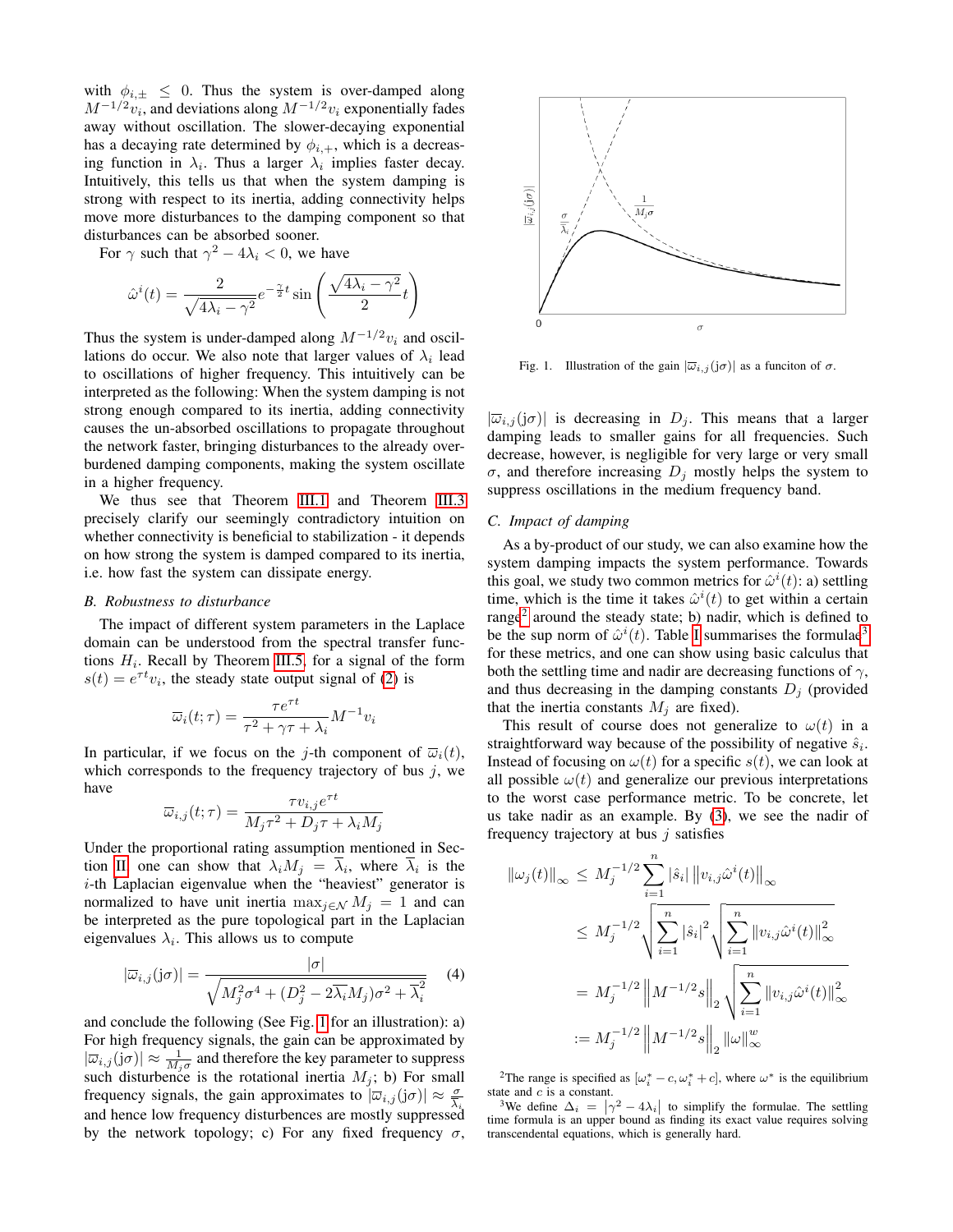<span id="page-5-1"></span>SYSTEM PERFORMANCE IN TERMS OF NETWORK LAPLACIAN EIGENVALUES, GENERATOR INERTIA AND DAMPING.

| Case                   | Settling Time                              | Nadir                     |
|------------------------|--------------------------------------------|---------------------------|
| $4\lambda_i$           | In<br>$4c^2\Delta_i$<br>$\gamma - \lambda$ | ৴<br>$\sim$ $-$<br>$\sim$ |
| $4\lambda_i$<br>$\sim$ | $\sim$<br>$\mathfrak{m}$                   | $2\pi\gamma$<br>exp       |

It is easy to see that all the inequalities above can attain equalities. Therefore among all input  $s$  with scaled unit energy  $\left\| M^{-1/2}s \right\|_2 = 1$ , the worst possible nadir is  $M_j^{-1/2}$   $\|\omega\|_{\infty}^w$ , which is a decreasing function of  $\delta$  from our previous discussions.

This worst case nadir is a system level metric that is independent of the input. Although this metric does not predict the exact nadir for any specific input, it does reveal to what extent the system can tolerate disturbances of certain energy, which is a property that is intrinsic to the system itself. Moreover, for secure and robust operation of the grid, we need to make sure that the worst case nadir is wellcontrolled. Similar argument can be also applied to the settling time for  $\omega_i(t)$ .

# *D. System tradeoffs*

When choosing system control parameters, there are usually tradeoffs among different performance goals and we must balance different aspects to obtain a good design. A key tradeoff of this type revealed by our previous disucssions is the tradeoff between having small network intrinsic frequency and improving system robustness against low frequency disturbance.

More specifically, it is easy to show that  $|\overline{\omega}_{i,j}(\mathfrak{j}\sigma)|$  is maximized at  $\sigma_{i,j}^* = \sqrt{\frac{\overline{\lambda_i}}{M_j}}$ . In other words  $\sigma_{i,j}^*$  can be interpreted as an intrinsic frequency of the network and oscillations around  $\sigma_{i,j}^*$  are amplified at bus j through the transmission system. Typically high frequency oscillations should be suppressed and thus we want smaller  $\sigma_{i,j}^*$ , which in turn leads to smaller  $\lambda_i$ . On the other hand, we have shown that in order for the system [\(2\)](#page-1-1) to be robust against low frequency noise (such as periodic load oscillations within a day), the transmission network should be designed with as large connectivity  $\overline{\lambda}_i$  as possible. As a result, we cannot make the system [\(2\)](#page-1-1) having small intrinsic frequency and being robust against low frequency noise at the same time.

# V. CONTROLLER DESIGN FOR LOAD-SIDE **PARTICIPATION**

<span id="page-5-0"></span>In this section, we discuss two implications of our results in Section [IV](#page-3-0) to load-side controller design.

#### *A. Benefits of load-side participation*

We adopt the controller design from [1] as an example to explain the benefits of load-side participation. We assume the system deviation is small so that the capacity bounds of load side controllers are not binding. In this setting, the control law of [1] is simplified to

<span id="page-5-2"></span>
$$
d_j = K_p \omega_j \tag{5}
$$

which when plugged into [\(2\)](#page-1-1) can be absorbed into the damping term  $D_i \omega_i$ . Therefore the integration of controller [\(5\)](#page-5-2) effectively increases the system damping level. Based on our discussions in Section [IV,](#page-3-0) we conclude that load-side participation decreases both the settling time and nadir of [\(2\)](#page-1-1). This means with load-side participation, the system [\(2\)](#page-1-1) is more responsive and its nadir under a disturbance is also better controlled.

Such benefits have been observed and confirmed in a series of work [1], [2], [12], [25], [26] in their simulations. With our framework, it is possible to analytically derive such results and quantify how beneficial the load-side integration can be when we use a certain system gain  $K_p$ . Moreover, it is observed in [25] that load-side participation also helps maintain system stability when the generator output fluctuates. Using our characterization in the Laplace domain, we see that such benefit comes from the improved system ability in suppressing oscillations of medium band frequency.

#### *B. Proportional-Derivative (PD) controller*

Despite the many benefits of load-side controllers we have explained so far, one component still missing in [\(5\)](#page-5-2) is that they only affect the system damping but cannot increase the system inertia. As we mentioned in Section [IV,](#page-3-0) the system inertia is the key parameter affecting the system robustness against high frequency oscillations. Nevertheless, a quick glimpse to [\(2\)](#page-1-1) suggests that in order to have larger  $M_i$ , it suffices to add a derivative term in [\(5\)](#page-5-2), which can be implemented through power electronics or invertors [14]:

<span id="page-5-3"></span>
$$
d_j = K_p \omega_j + K_d \dot{\omega}_j \tag{6}
$$

Although it is a natural idea to generalize proportional controllers to PD controllers for performance tuning, we see that the need of this derivative term can actually be reversed engineered from our characterizations. Moreover, our framework reveals how the parameters  $K_p$  and  $K_d$  affect the system performance precisely, allowing us to optimize such gains subject to different design goals.

Using derivative terms in controller design is often problematic in practice due to the amplified noise in its measurement. However, we know from Section [IV](#page-3-0) that neither adding damping nor increasing network connectivity is particularly effective in suppressing disturbences in the high frequency regime. Thus in order to improve the grid stability under high frequency fluctuations, having certain components of the network that are able to measure the signal derivatives either explicitly or implicitly to provide the necessary inertia is inevitable. We are still investigating the optimal tradeoff between the increased virtual inertia yet also the amplified noise from using PD controllers.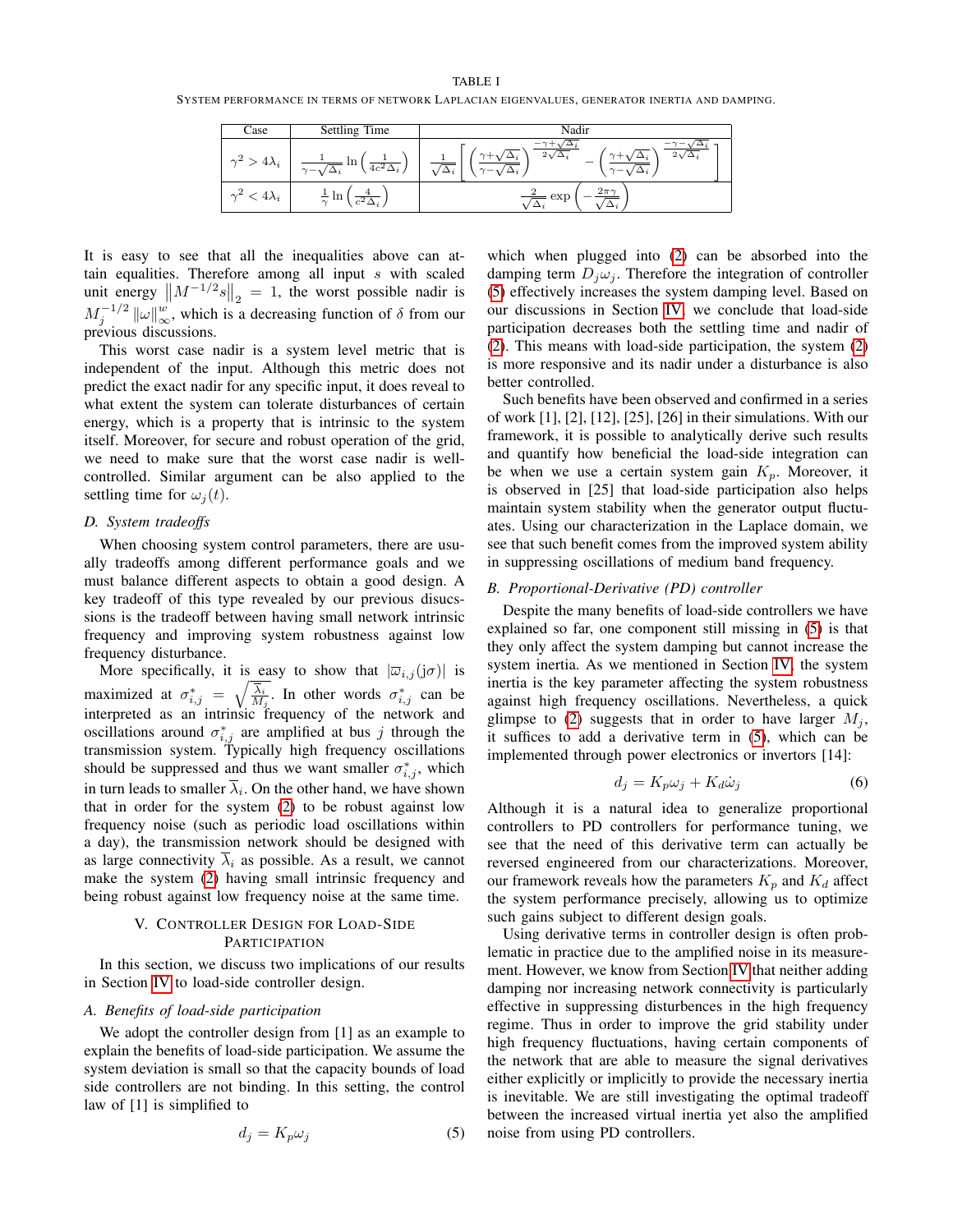

<span id="page-6-2"></span>Fig. 2. Line diagram of the IEEE 39-bus interconnection testbed.

#### VI. EVALUATION

<span id="page-6-0"></span>In this section, we simulate the controller design [\(6\)](#page-5-3) over the IEEE 39-bus New England interconnection system as shown in Fig. [2](#page-6-2) and compare its performance to that of [\(5\)](#page-5-2) and the conventional droop control. There are 10 generators and 29 load nodes in the system and we take the system parameters from the Matpower Simulation Package [27]. In contrast to our theoretical analysis, the simulation data does not satisfy the proportional rating assumption in Section [II.](#page-1-0) The droop control is implemented as the  $D_j \omega_j$  term for generator buses and is deactivated for simulations with the controllers [\(5\)](#page-5-2) and [\(6\)](#page-5-3). We assume all the buses (including the generator buses) have load-side participation enabled and pick the controller gains  $K_p$  and  $K_d$  heterogeneously in proportional to the bus damping  $D_i$ .

#### *A. Robustness against measurement noise*

We first look at the controller performances against measurement noise. Towards this goal, we add a white Gaussian measurement noise of power  $-20$  dBW to the frequency sensor at bus 30 and observe its frequency trajectory, which is shown in Fig. [3.](#page-6-3) We can see that the controller [\(5\)](#page-5-2) is less prone to measurement noise compared to the conventional droop control, because it increases the system damping level and therefore helps suppress the medium frequency part of the noise. However, its benefit in suppressing high frequency noise is limited, as one can see from its performance gap compared with the controller [\(6\)](#page-5-3). To more clearly see such distinction, we replace the measurement noise at bus 30 with the signal  $0.2 \sin(10\pi t)$  p.u. that contains only high frequency component and observe its trajectory. The result is shown in Fig. [4.](#page-6-4) In this case, we see that controller [\(5\)](#page-5-2) performs nearly the same as the conventional droop control, while the system under the improved controller [\(6\)](#page-5-3) exhibits much smaller oscillation.

#### *B. Wind power data*

Next, we look at the performance of the controllers under real wind power generation data from [28]. We choose bus 30 to be the wind generator, whose output follows the profile given in [28] and look at the frequency trajectory at bus 36. The two buses are specifically chosen to be geographically



<span id="page-6-3"></span>Fig. 3. Frequency trajectory at bus 30 when we add white Gaussian measurement noise of −20 dBW.



<span id="page-6-4"></span>Fig. 4. Frequency trajectory at bus 30 when we add a signal following the sine curve  $0.2 \sin(10\pi t)$  p.u.

far away so that the simulation results reflect end user perception of such renewable penetration. The simulation result is shown in Fig. [5.](#page-7-0) As one can see, compared to controller [\(5\)](#page-5-2), the improved controller [\(6\)](#page-5-3) incurs smaller frequency deviation at almost all time, and the resulting trajectory is smoother. This is because [\(6\)](#page-5-3) filters away high frequency fluctuations in the generator profile. We expect such benefit to be more significant when the system aggregate load fluctuates more frequently because of increasing renewable penetration.

#### VII. CONCLUSION

<span id="page-6-1"></span>In this work, we proposed a framework using spectral graph theory that captures the interplay among different system parameters. It leads to precise characterizations on how control parameters affect the system performance and allows us to make general inferences without extensive simulation. We quantified the benefits of load-side participation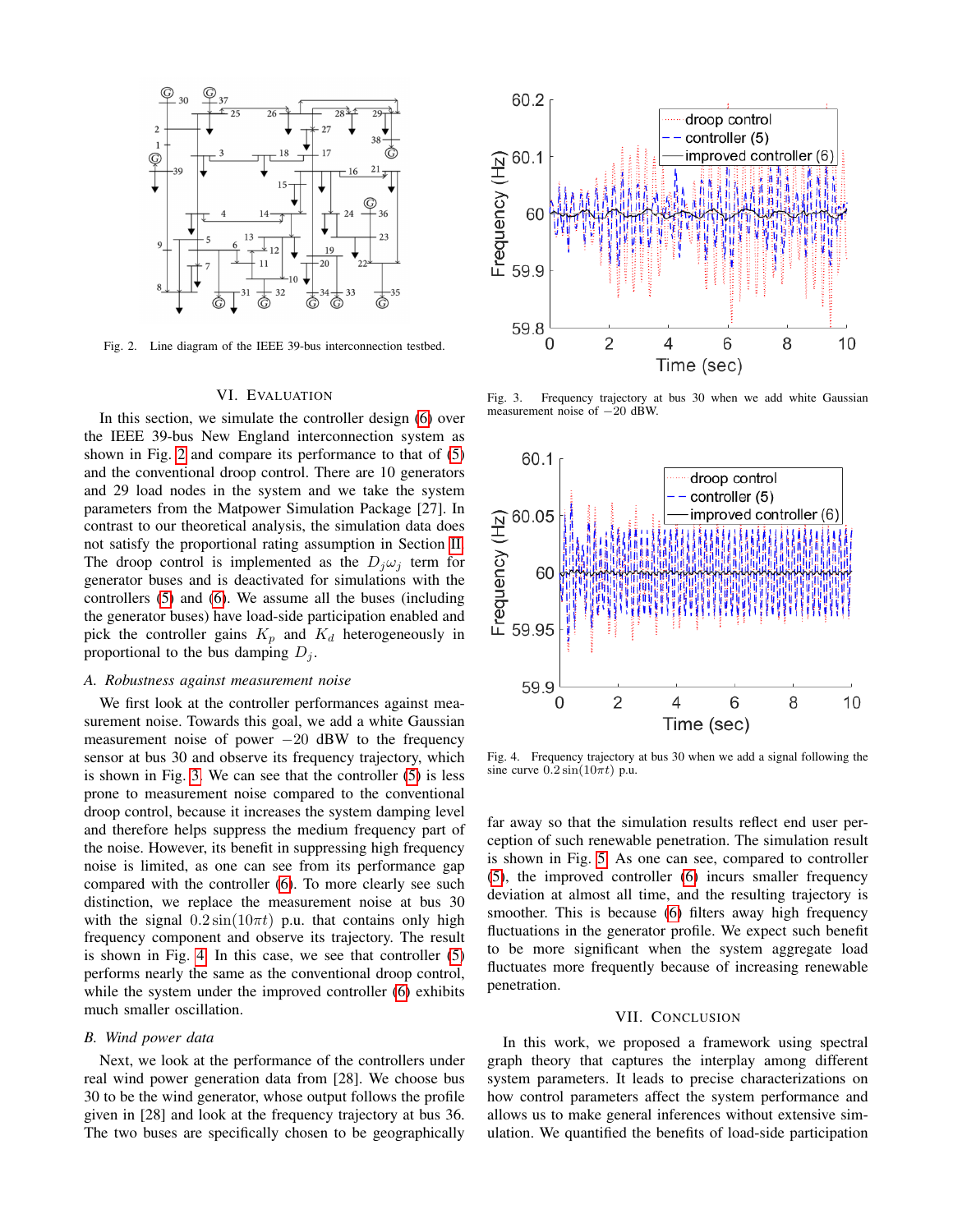

<span id="page-7-0"></span>Fig. 5. Frequency trajectory at bus 36 under wind power output at bus 30.

within this framework and explained how we can improve the controller design so that the system is more robust against high frequency oscillations.

We remark that our framework can be generalized to include secondary frequency controllers. In particular, loadside controllers for secondary frequency regulation can usually be locally interpreted as the control law [\(5\)](#page-5-2) plus a term that captures the overall supply-demand imbalance from other parts of the network. Therefore in terms of system stabilization, all of our discussion about how loadside participation helps system [\(2\)](#page-1-1) in both transient and steady state will still apply. In terms of driving the system back to the nominal state, the framework explains how the cyber and physical network topologies interact with each other and suggest methods to improve the overall system convergence rate. Due to space limitation, we refer interested readers to [29] for more detailed discussions. We are still investigating how our results can be generalized to more detailed models (say where the generators have higher order or nonlinear dynamics).

#### **REFERENCES**

- [1] C. Zhao, U. Topcu, N. Li, and S. Low, "Design and stability of loadside primary frequency control in power systems," *Automatic Control, IEEE Transactions on*, vol. 59, no. 5, pp. 1177–1189, 2014.
- [2] C. Zhao, E. Mallada, S. Low, and J. Bialek, "A unified framework for frequency control and congestion management," in *Power Systems Computation Conference (PSCC), 2016*. IEEE, 2016, pp. 1–7.
- [3] B. J. Kirby, "Spinning reserve from responsive loads," *Report of Oak Ridge National Laboratory*, 2003.
- [4] PNNL, "Grid friendly controller helps balance energy supply and demand." [Online]. Available: [http://readthis.pnl.gov/MarketSource/](http://readthis.pnl.gov/MarketSource/ReadThis/B3099_not_print_qu ality.pdf) [ReadThis/B3099](http://readthis.pnl.gov/MarketSource/ReadThis/B3099_not_print_qu ality.pdf)\_not\_print\_quality.pdf
- [5] D. Trudnowski, M. Donnelly, and E. Lightner, "Power-system frequency and stability control using decentralized intelligent loads," in *2005/2006 IEEE/PES Transmission and Distribution Conference and Exhibition*, May 2006, pp. 1453–1459.
- [6] J. A. Short, D. G. Infield, and L. L. Freris, "Stabilization of grid frequency through dynamic demand control," *IEEE Transactions on power systems*, vol. 22, no. 3, pp. 1284–1293, 2007.
- [7] D. S. Callaway and I. A. Hiskens, "Achieving controllability of electric loads," *Proceedings of the IEEE*, vol. 99, no. 1, pp. 184–199, 2011.
- [8] A. Molina-Garcia, F. Bouffard, and D. S. Kirschen, "Decentralized demand-side contribution to primary frequency control," *IEEE Transactions on Power Systems*, vol. 26, no. 1, pp. 411–419, 2011.
- [9] M. Andreasson, D. V. Dimarogonas, H. Sandberg, and K. H. Johansson, "Distributed pi-control with applications to power systems frequency control," in *American Control Conference (ACC), 2014*. IEEE, 2014, pp. 3183–3188.
- [10] F. Dörfler and S. Grammatico, "Gather-and-broadcast frequency control in power systems," *Automatica*, vol. 79, pp. 296–305, 2017.
- [11] H. Bouattour, J. W. Simpson-Porco, F. Dorfler, and F. Bullo, "Further results on distributed secondary control in microgrids," in *Decision and Control (CDC), 2013 IEEE 52nd Annual Conference on*. IEEE, 2013, pp. 1514–1519.
- [12] C. Zhao, U. Topcu, and S. Low, "Swing dynamics as primal-dual algorithm for optimal load control," in *Smart Grid Communications (SmartGridComm), 2012 IEEE Third International Conference on*. IEEE, 2012, pp. 570–575.
- [13] D. K. Molzahn, F. Drfler, H. Sandberg, S. H. Low, S. Chakrabarti, R. Baldick, and J. Lavaei, "A survey of distributed optimization and control algorithms for electric power systems," *IEEE Transactions on Smart Grid*, vol. PP, no. 99, pp. 1–1, 2017.
- [14] E. Mallada, "idroop: A dynamic droop controller to decouple power grid's steady-state and dynamic performance," in *Decision and Control (CDC), 2016 IEEE 55th Conference on*. IEEE, 2016, pp. 4957–4964.
- [15] R. Pates and E. Mallada, "Decentralized robust inverter-based control in power systems," *arXiv preprint arXiv:1612.05812*, 2016.
- [16] B. K. Poolla, S. Bolognani, and F. Dörfler, "Optimal placement of virtual inertia in power grids," *IEEE Transactions on Automatic Control*, vol. 62, no. 12, pp. 6209–6220, Dec 2017.
- [17] F. Dörfler and F. Bullo, "Spectral analysis of synchronization in a lossless structure-preserving power network model," in *2010 First IEEE International Conference on Smart Grid Communications*, Oct 2010, pp. 179–184.
- [18] E. Tegling, B. Bamieh, and D. F. Gayme, "The price of synchrony: Evaluating the resistive losses in synchronizing power networks," *IEEE Transactions on Control of Network Systems*, vol. 2, no. 3, pp. 254– 266, Sept 2015.
- [19] M. Pirani, J. W. Simpson-Porco, and B. Fidan, "System-theoretic performance metrics for low-inertia stability of power networks," *arXiv preprint arXiv:1703.02646*, 2017.
- [20] F. Paganini and E. Mallada, "Global performance metrics for synchronization of heterogeneously rated power systems: The role of machine models and inertia," in *2017 55th Annual Allerton Conference on Communication, Control, and Computing (Allerton)*, Oct 2017, pp. 324–331.
- [21] T. Coletta and P. Jacquod, "Performance measures in electric power networks under line contingencies," *arXiv preprint arXiv:1711.10348*, 2017.
- [22] F. R. K. Chung, *Spectral Graph Theory*. American Mathematical Society, 1997.
- [23] L. Guo, C. Liang, and S. H. Low, "Monotonicity properties and spectral characterization of power redistribution in cascading failures,' *55th Annual Allerton Conference on Communication, Control and Computing*, 2017.
- [24] J. Machowski, J. W. Bialek, and J. R. Bumby, *Power system dynamics: stability and control*. Chichester, U.K.: Wiley, 2008.
- [25] C. Zhao, U. Topcu, and S. H. Low, "Frequency-based load control in power systems," in *American Control Conference (ACC), 2012*. IEEE, 2012, pp. 4423–4430.
- [26] E. Mallada, C. Zhao, and S. Low, "Optimal load-side control for frequency regulation in smart grids," in *Communication, Control, and Computing (Allerton), 2014 52nd Annual Allerton Conference on*. IEEE, 2014, pp. 731–738.
- [27] R. D. Zimmerman, C. E. Murillo-Sánchez, and R. J. Thomas, "Matpower: Steady-state operations, planning, and analysis tools for power systems research and education," *IEEE Transactions on power systems*, vol. 26, no. 1, pp. 12–19, 2011.
- [28] Z. Xu, J. Ostergaard, and M. Togeby, "Demand as frequency controlled reserve," *IEEE Transactions on Power Systems*, vol. 26, no. 3, pp. 1062–1071, Aug 2011.
- [29] L. Guo, C. Zhao, and S. Low, "Cyber network design for secondary frequency regulation: A spectral approach," in *Power Systems Computation Conference (PSCC), 2018*. IEEE, 2018.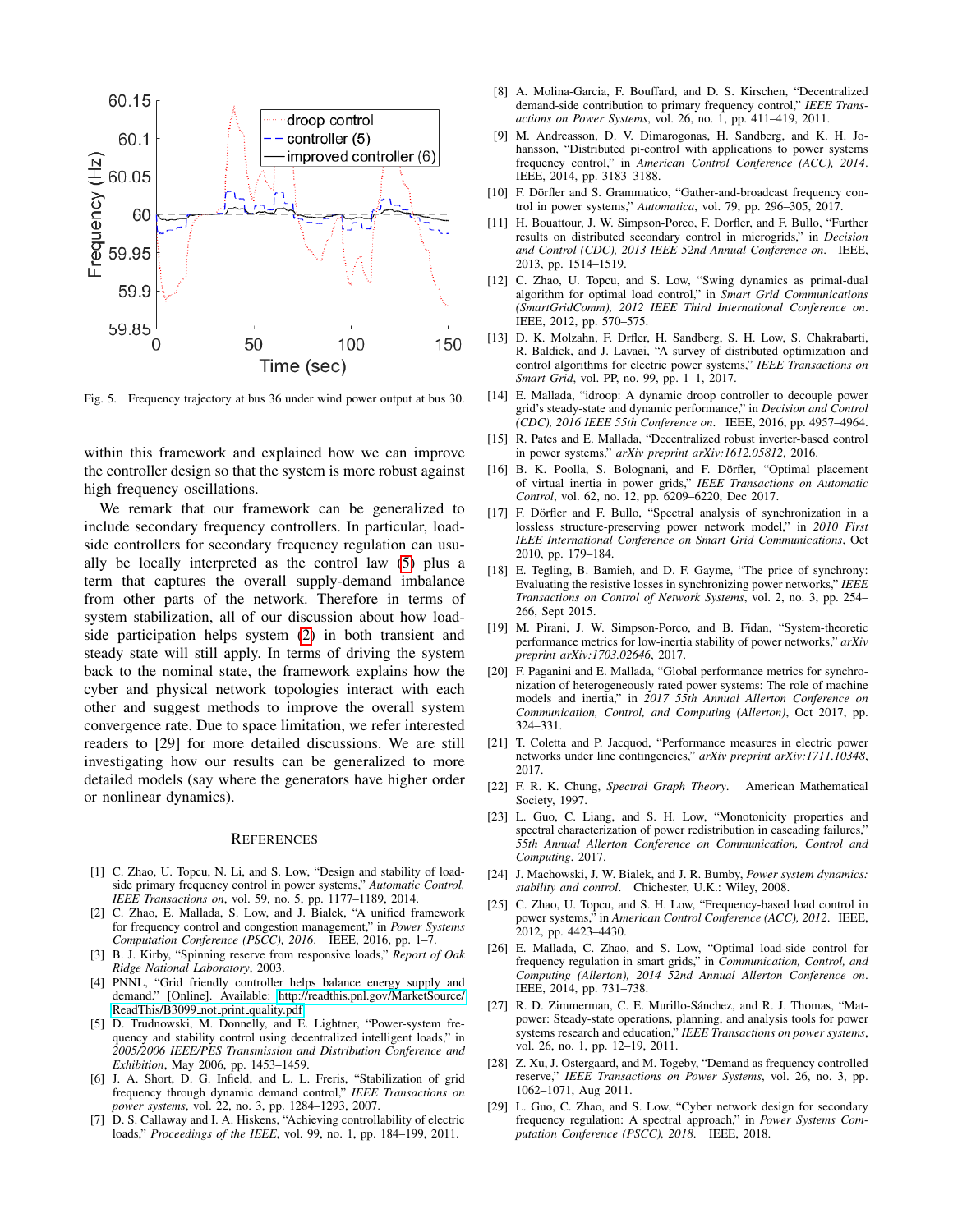#### APPENDIX

#### <span id="page-8-0"></span>*A. Proof of Theorem [III.1](#page-2-2)*

By Schur complement, we can compute the characteristic polynomial of A as

$$
\det(A - tI)
$$
  
= det(-tI<sub>m</sub>) det  $\left(-\gamma I_n - tI_n - \frac{1}{t}M^{-1}CBC^T\right)$   
= det(-tI<sub>m</sub>) det  $\left(M^{-1/2}\right)$  det  $\left(M^{1/2}\right)$   
 $\times$  det  $\left(M^{1/2}(-\gamma I_n - tI_n - \frac{1}{t}M^{-1}CBC^T)M^{-1/2}\right)$   
=  $(-1)^{m+n}t^{m-n}$  det  $\left(L + (\gamma t + t^2)I_n\right)$ 

All the above algebra is understood to be over the polynomial field generated from  $\mathbb{R}[t]$  and thus we do not need to assume  $t \neq 0.$ 

The term  $t^{m-n}$  contributes  $m - n$  multiplicity to the eigenvalue 0 (in the case  $G$  is a tree, or equivalently  $m = n - 1$ , this is understood to mean that  $t^{m-n} =$  $t^{-1}$  cancels one multiplicity of 0). Let us now tackle the factor  $\det (L + (\gamma t + t^2)I_n)$ . It is easy to see that det  $(L + (\gamma t + \dot{t}^2)I_n) = 0$  if and only if

$$
t^2 + \gamma t + \lambda = 0
$$

for some eigenvalue  $\lambda$  of L. Therefore the roots of det  $(L + (\gamma t + t^2)I_n)$  are given as

<span id="page-8-2"></span>
$$
\phi = \frac{-\gamma \pm \sqrt{\gamma^2 - 4\lambda}}{2} \tag{7}
$$

with  $\lambda$  traversing all eigenvalues of L. Among these roots, 0 appears exactly once, coming from the zero eigenvalue of L. Thus altogether, we know the eigenvalue of A consists of 0 with multiplicity  $m - n + 1$  and non-zero roots of the form given by [\(7\)](#page-8-2).

Next we determine the eigenvectors of the system matrix A. Let  $\phi \neq 0$  be an eigenvalue corresponding to an eigenvector  $[\omega; P]$ . Then we have

$$
-\gamma \omega - M^{-1}CP = \phi \omega \tag{8a}
$$

<span id="page-8-3"></span>
$$
BC^T \omega = \phi P \tag{8b}
$$

Substituting [\(8b\)](#page-8-3) to [\(8a\)](#page-8-3) and multipliying  $M^{1/2}$  on both sides, we see that

$$
LM^{1/2}\omega = -(\phi^2 + \gamma\phi)M^{1/2}\omega
$$

or in other words,  $M^{1/2}\omega$  is an eigenvector of L affording  $-(\phi^2 + \gamma \phi) = \lambda$ . For any such  $\omega$ , the corresponding P by [\(8b\)](#page-8-3) is given by  $P = \phi^{-1} B C^T \omega$ . Moreover, we see that  $\phi = -\gamma$  is a simple eigenvalue of A as the corresponding  $\lambda = 0$  is a simple eigenvalue of L. Note that

$$
\left\| B^{1/2} C^T M^{-1/2} v_1 \right\|^2 = v_1^T L v_1 = 0
$$

implies  $BC^{T}M^{-1/2}v_1 = 0$ , and therefore we see that

$$
\[M^{-1/2}v_1; -\frac{1}{\gamma}BC^T M^{-1/2}v_1\] = \[M^{-1/2}v_1; 0\]
$$

is an eigenvector of A affording  $\phi = -\gamma$ .

For  $\phi = 0$ , from [\(8b\)](#page-8-3) we have  $\omega = cI_n$  for some c. Plugging back to [\(8a\)](#page-8-3), we have

$$
cI_n = -\frac{1}{\gamma}M^{-1}CP
$$

and therefore  $c\mathbf{1}^T M I_n = 0$  which implies  $c = 0$ . This then implies  $P \in \text{kernel}(C)$  and  $\omega = 0$ . Therefore the eigenvectors corresponding to  $\phi = 0$  are given by [0; P] with  $P \in \text{kernel}(C)$ , which by dimension theorem has dimension  $m - \text{rank}(C) = m - n + 1.$ 

# <span id="page-8-1"></span>*B. Proof of Theorem [III.3](#page-3-2)*

Recall we have shown in Section [III](#page-2-0) that  $A$  is diagonalizable over the complex field C, provided critical damping does not occur. Let  $A = Q\Lambda Q^{-1}$  be an eigenvalue decomposition of A. Then we have  $e^{At} = Qe^{\Lambda t}Q^{-1}$  for any  $t \in \mathbb{R}$ . Now the solution to the system  $(2)$  with a constant input s and nominal initial state is given as

$$
x(t) = \int_0^t \left( e^{A(t-\tau)} \begin{bmatrix} M^{-1}s \\ 0 \end{bmatrix} \right) d\tau
$$
  
=  $Q \int_0^t e^{\Lambda(t-\tau)} d\tau Q^{-1} \begin{bmatrix} M^{-1}s \\ 0 \end{bmatrix}$  (9)

Write  $\Lambda$  in block diagonal form as

$$
\Lambda = \begin{bmatrix} 0 & 0 \\ 0 & \Phi \end{bmatrix}
$$

where  $\Phi$  collect all nonzero eigenvalues of A. By Theorem [III.1,](#page-2-2) we can compute [\(9\)](#page-8-1) to

$$
x(t)
$$
  
=  $Q \int_0^t \begin{bmatrix} (t-\tau)I_{m-n+1} & 0\\ 0 & e^{\Phi(t-\tau)} \end{bmatrix} d\tau Q^{-1} \begin{bmatrix} M^{-1}s\\ 0 \end{bmatrix}$   
=  $Q \begin{bmatrix} \frac{t^2}{2}I_{m-n+1} & 0\\ 0 & \Phi^{-1}(e^{\Phi t} - I_{2n-1}) \end{bmatrix} Q^{-1}$   
 $\times \begin{bmatrix} M^{-1}s\\ 0 \end{bmatrix}$  (10)

Consider an eigen-pair  $(\lambda_i, v_i)$  of L. For  $i = 1$ , we have  $\lambda_1 = 0$  and therefore by Theorem [III.1,](#page-2-2) we see  $\left[ M^{-1/2} v_1; 0 \right]$ is an eigenvector of A affording  $-\gamma$ . For  $i \geq 2$ , we know

$$
\phi_{i,+}:=\frac{-\gamma+\sqrt{\gamma^2-4\lambda_i}}{2}\quad \phi_{i,-}:=\frac{-\gamma-\sqrt{\gamma^2-4\lambda_i}}{2}
$$

are eigenvalues of A with corresponding eigenvectors  $[M^{-1/2}v_i; \phi_{i,\pm}^{-1}BC^T M^{-1/2}v_i] =: z_{i,\pm}$ . This allows us to decompose

$$
\begin{aligned} \begin{bmatrix} M^{-1/2}v_i \\ 0 \end{bmatrix} \, &= \, \frac{\sqrt{\gamma^2 - 4\lambda_i} - \gamma}{2\sqrt{\gamma^2 - 4\lambda_i}} \begin{bmatrix} M^{-1/2}v_i \\ \phi_{i,+}^{-1} B C^T M^{-1/2} v_i \end{bmatrix} \\ &\quad + \frac{\sqrt{\gamma^2 - 4\lambda_i} + \gamma}{2\sqrt{\gamma^2 - 4\lambda_i}} \begin{bmatrix} M^{-1/2}v_i \\ \phi_{i,-}^{-1} B C^T M^{-1/2} v_i \end{bmatrix} \\ &=: \lambda_{i,+} z_{i,+} + \lambda_{i,-} z_{i,-} \end{aligned}
$$